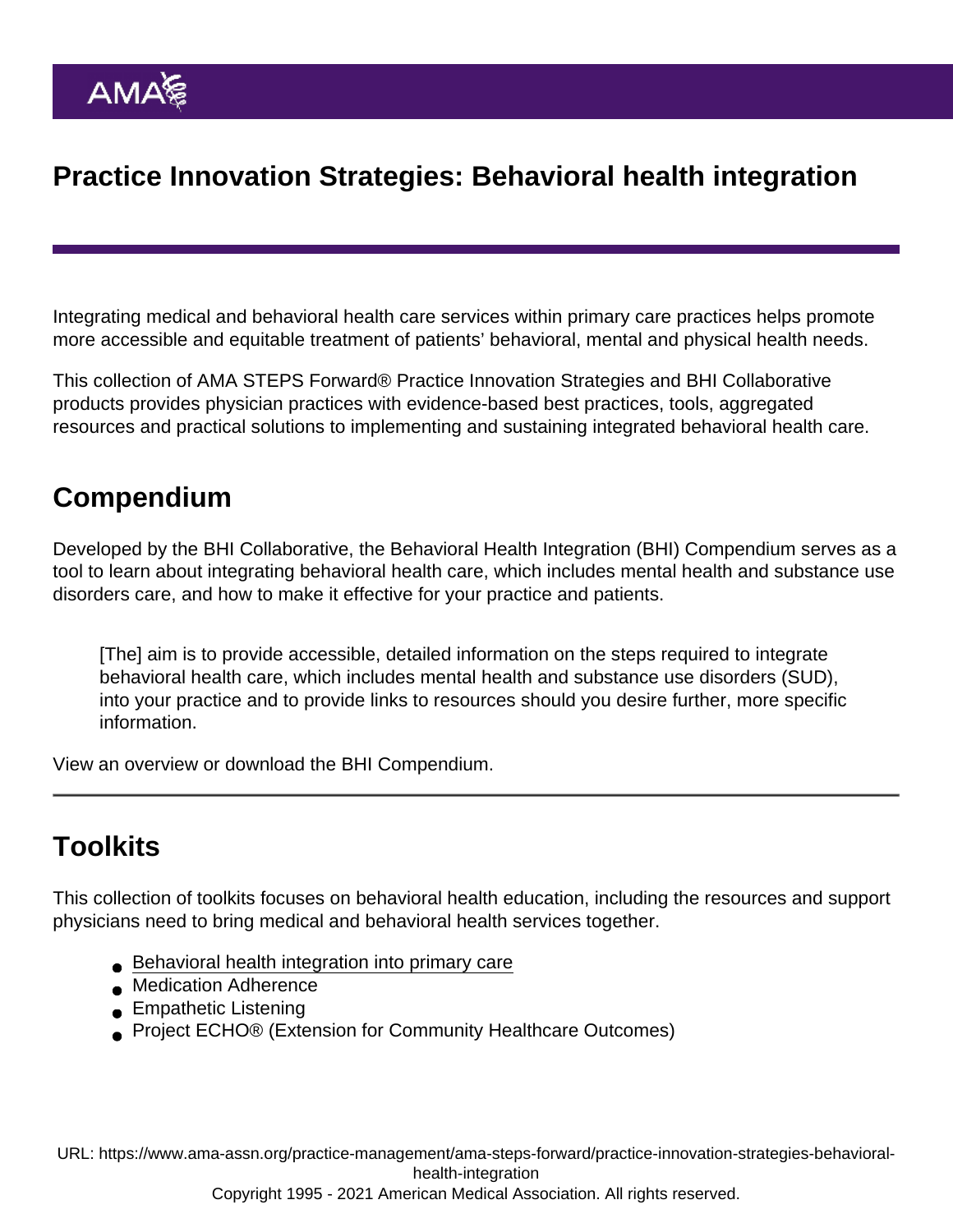- [Social Determinants of Health](https://edhub.ama-assn.org/steps-forward/module/2702762)
- [Essentials of Good Pain Care: A Team-Based Approach](https://edhub.ama-assn.org/steps-forward/module/2702759)

## **Webinars**

Access strategies and solutions to catalyzing effective and sustainable integration of behavioral and mental health care into physician practices.

## **Discussions**

View discussions about BHI, how COVID-19 has affected mental health needs and how health care professionals are working to address patients' needs today and beyond.

- [PIN discussion](https://innovationmatch.ama-assn.org/groups/ama-physician-innovation-network-public-area/discussions/COVID-impact-mental-health) on BHI in 2020 and 2021.
- Patrice Harris, MD, MA, AMA former president, participates in the Bipartisan Policy Center Workgroup on BHI: [Tackling America's Mental Health and Addiction Crisis Through Primary](https://bipartisanpolicy.org/report/behavioral-health-2021/) [Care Integration](https://bipartisanpolicy.org/report/behavioral-health-2021/) (report and infographic).

## Videos

This video collection discusses ways physicians can advance the integration of behavioral health in their practice, during COVID-19 and beyond.

- [How to advance equity by integrating behavioral health:](https://www.youtube.com/watch?v=lM9J20R8-xs&list=PL7ZHBCvG4qsd4ILkIYDHtZYKFQWXLbt--&index=27) Experts discuss ways physicians can advance health equity in their practice.
- [How to integrate behavioral health into your practice:](https://www.youtube.com/watch?v=-kWdsUQnSyw) Experts discuss the BHI Collaborative and how to integrate behavioral health into your practice, an issue that takes on new urgency during COVID-19.
- [Patrice Harris, MD, MA, discusses the pandemic's impact on children & teens](https://www.ama-assn.org/delivering-care/population-care/patrice-harris-md-ma-discusses-pandemics-impact-children-teens): Learn more about the growing concerns with mental health issues in children and adolescents.
- [AMA Telehealth Immersion Program](https://www.youtube.com/watch?v=N91xUnEnOd4): AMA's newest offering guides physicians, practices and health systems in optimizing and sustaining telehealth at their organizations.

URL: [https://www.ama-assn.org/practice-management/ama-steps-forward/practice-innovation-strategies-behavioral](https://www.ama-assn.org/practice-management/ama-steps-forward/practice-innovation-strategies-behavioral-health-integration)[health-integration](https://www.ama-assn.org/practice-management/ama-steps-forward/practice-innovation-strategies-behavioral-health-integration)